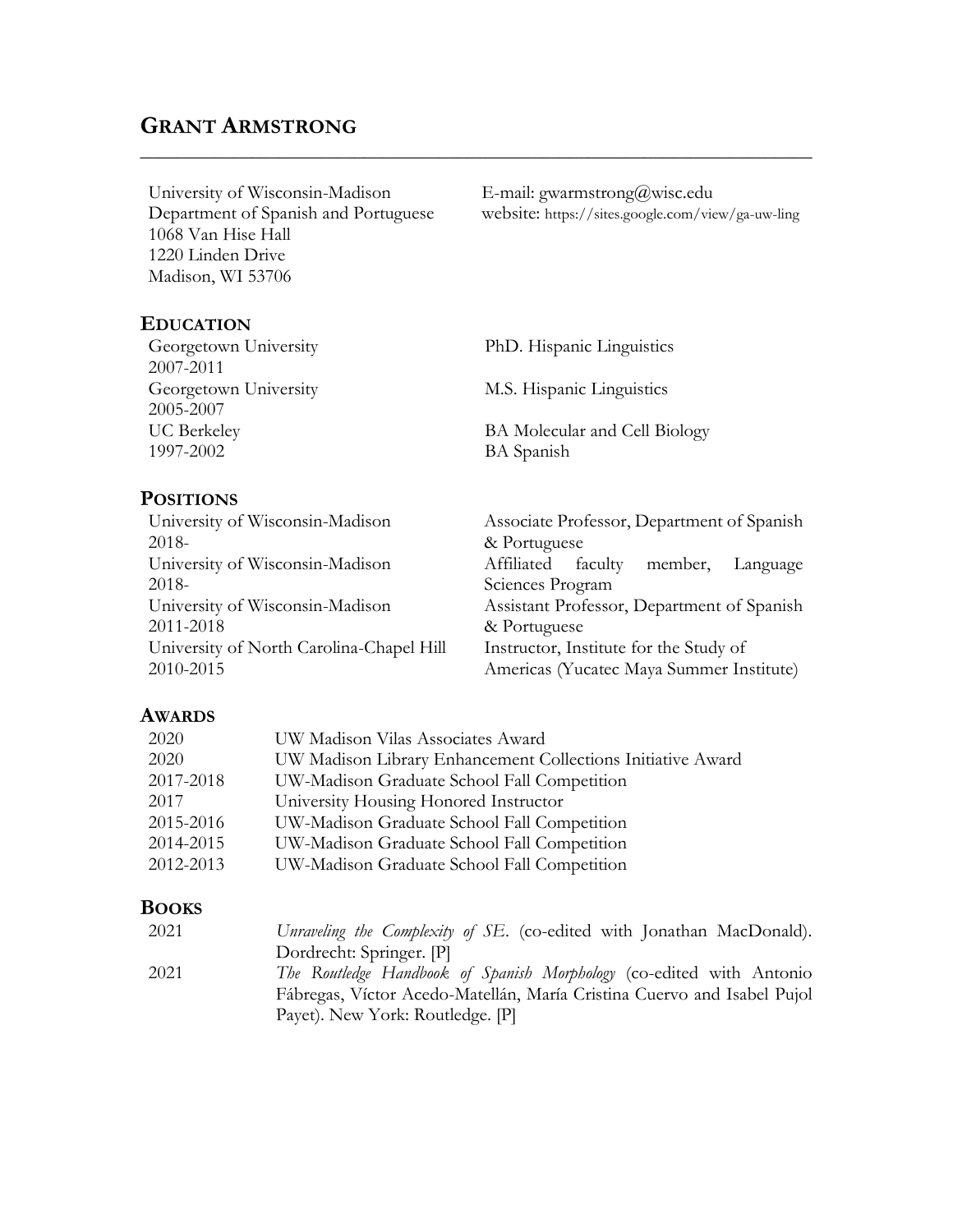# **JOURNAL ARTICLES**

| To appear | Te puse la mano en el hombro 'I put my hand on your shoulder': A solution                      |
|-----------|------------------------------------------------------------------------------------------------|
|           | to a puzzling constraint on multiple external possession relations in<br>Spanish. Isogloss [P] |
| 2017      | The syntax of non-verbal predication in Yucatec Maya. Cuadernos de                             |
|           | Lingüística de El Colegio de México 4(2): 137-212 [P]                                          |
| 2017      | Spanish <i>participios activos</i> are adjectival antipassives. The Linguistic Review          |
|           | $34(1): 1-37$ [P]                                                                              |
| 2016      | Una "buena" manera de hablar acerca de grados: bien con adjetivos en                           |
|           | español. Studies in Hispanic and Lusophone Linguistics 9(2): 401-427 (with                     |
|           | Alberto Pastor) [P]                                                                            |
|           | A manner of speaking about degrees: bien with adjectives in Spanish. Studies                   |
|           | in Hispanic and Lusophone Linguistics 9(2): 401-427.                                           |
| 2016      | Spanish unspecified objects as null incorporated nouns. Probus 28(2): 165-                     |
|           | $230$ $ P $                                                                                    |
| 2016      | Pronominal verbs in Spanish. Studies in Hispanic and Lusophone Linguistics                     |
|           | $9(1): 29-65$ P                                                                                |
| 2013      | Agentive Reflexive Clitics and Transitive SE Constructions in Spanish.                         |
|           | Borealis: An International Journal of Hispanic Linguistics 2(2): 81-128 [P]                    |
| 2010      | On copular sentences in Yucatec Maya. Proceedings of the 4 <sup>th</sup> Congreso              |
|           | internacional de idiomas indígenas de Latinoamérica (CIILA IV)                                 |
|           | http://www.ailla.utexas.org/site/cilla4_toc.html                                               |
| 2009      | Understanding agreement in Yucatec Maya. In C. Hutchinson & E.                                 |
|           | Krawczyk (eds.), Georgetown Working Papers in Theoretical Linguistics VII.                     |
|           | Washington, DC: Georgetown University. [P]                                                     |

# **BOOK CHAPTERS**

| Building Yucatec Maya verbs out of Spanish words. In K. Bove & M.               |
|---------------------------------------------------------------------------------|
| Waltermire (eds.) Mutual Influence in Situations of Spanish Language Contact in |
| the Americas. New York: Routledge [P]                                           |
| A guide to understanding SE constructions: where they come from and             |
| how they are connected (with Jonathan MacDonald). In G. Armstrong &             |
| J. MacDonald (eds.) Unraveling the Complexity of SE, 1-30. Dordrecht:           |
| Springer. [P]                                                                   |
| Causative SE: a transitive analysis (with Paula Kempchinsky). In G.             |
| Armstrong & J. MacDonald (eds.) Unraveling the Complexity of SE, 219-241.       |
| Dordrecht: Springer. [P]                                                        |
| Allomorphy and suppletion. In A. Fábregas, V. Acedo-Matellán, G.                |
| Armstrong, M.C. Cuervo & I. Pujol Payet (eds.) The Routledge Handbook of        |
| Spanish Morphology, 347-360. Abingdon: Routledge [P]                            |
| Lexis (word-level meaning). In K. Geeslin (ed.) The Cambridge Handbook of       |
| Spanish Linguistics, 415-436. Cambridge, UK: Cambridge University Press         |
| $ {\bf P} $                                                                     |
| SE-marked directed motion constructions: anticausatives and figure              |
| reflexives. In J. MacDonald (ed.) Contemporary trends in Hispanic & Lusophone   |
| Linguistics, 11-30. Amsterdam/Philadelphia: John Benjamins. [P]                 |
|                                                                                 |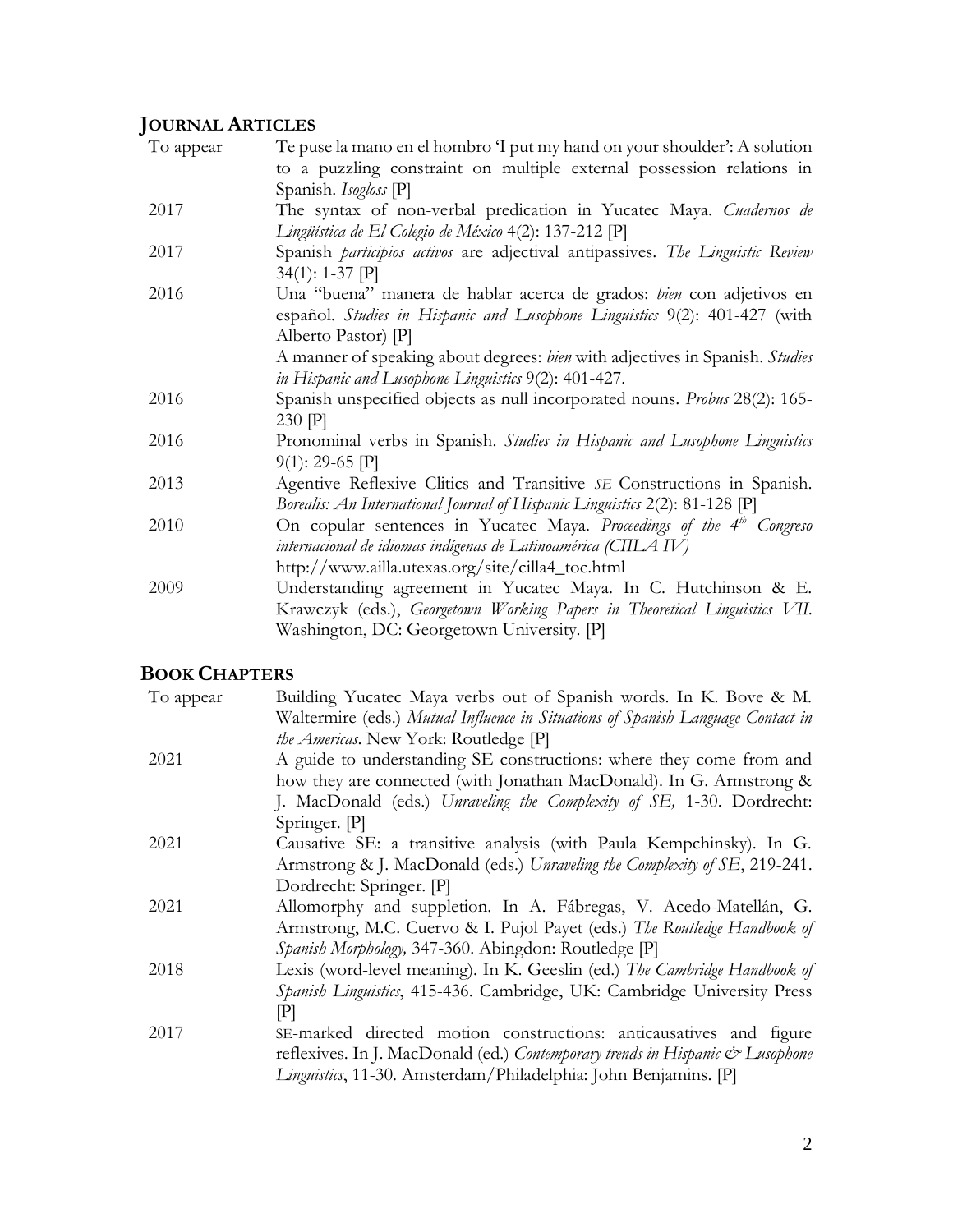- 2016 Towards a theory of pronominal verb constructions in Spanish. In A. Cuza, L. Czerwionka & D. Olson (eds.) *Inquiries in Hispanic Linguistics*, 21-38. Amsterdam/Philadelphia: John Benjamins. [P]
- 2016 Spanish unspecified objects as null incorporated nouns. *Probus* 28(2): 165- 230 [P]
- 2015 *Fue muerto*: suppletion in Spanish analytic passives. In R. Klassen, J. Liceras & E. Valenzuela (eds.) *Hispanic Linguistics at the crossroads: Theoretical Linguistics, language acquisition and language contact*, pp. 89-111 Amsterdam/ Philadelphia: John Benjamins. (with Jason Doroga) [P]
- 2014 The Syntax and Semantics of Personal Dative Constructions in Appalachian English. In L. Horn & R. Zannuttini (eds.) *Micro-syntactic Variation in North American English*, pp. 178-213 Oxford, UK: Oxford University Press. (with Corinne Hutchinson) [P]
- 2012 On the adjectival component of change of state verbs in Spanish. In M.C. Cuervo & Y. Roberge (eds.) *The End of Argument Structure? (Syntax and Semantics series, v. 38)*, pp. 13-41. Bingley, UK: Emerald Press. [P]

#### **CONFERENCE/WORKSHOP PRESENTATIONS & ORGANIZATION**

| 2022 | Linguistic Symposium on Romance Languages (LSRL) 52. Conference<br>organized at UW-Madison.                                                                                                            |
|------|--------------------------------------------------------------------------------------------------------------------------------------------------------------------------------------------------------|
| 2021 | Los preverbos en maya yucateco. Form and Analysis in Mayan Linguistics<br>(FAMLI) VI. UNAM. San Cristóbal de las Casas, Mexico (with Scott<br>AnderBois and Edber Dzidz Yam)                           |
| 2021 | The strange syntax of the verbal modifier pinches in Mexican Spanish.<br>Hispanic Linguistics Symposium (HLS). Wake Forest University. Winston<br>Salem, NC.                                           |
| 2021 | La involuntariedad en verbos reflexivos de daño corporal. Paper presented<br>at II Encuentro de lingüística formal. Benemérita Universidad Autónoma de<br>Puebla. Puebla, México.                      |
| 2021 | Building Yucatec Maya verbs out of Spanish words. Language Sciences<br>Colloquium (Ling Fridays). Language Sciences, UW Madison.                                                                       |
| 2020 | Body part and kinship terms in Mayan languages and theories of<br>possession. Department of Spanish and Portuguese Alumni Lecture Series.<br>Georgetown University. Washington, DC                     |
| 2020 | Un estudio comparativo de adverbios interpolados en español y maya<br>yucateco. Keynote presentation given at SAGA 2020. University of Central<br>Florida, Orlando, FL                                 |
| 2018 | An unergative voice morpheme: Yucatec maya -n. Paper presented at<br>Unergative Predicates: Architecture & Variation. University of Deusto, Bilbao,<br>Spain                                           |
| 2017 | Inalienable possession with and without reflexive clitics: a split analysis.<br>Paper presented at Going Romance 31. University of Bucharest, Bucharest,<br>Romania                                    |
| 2017 | To be NP or not to be NP? Classes of copular sentences in Yucatec Maya.<br>Keynote presentation given at the Workshop in General Linguistics (WIGL) -<br>University of Wisconsin, Madison. Madison, WI |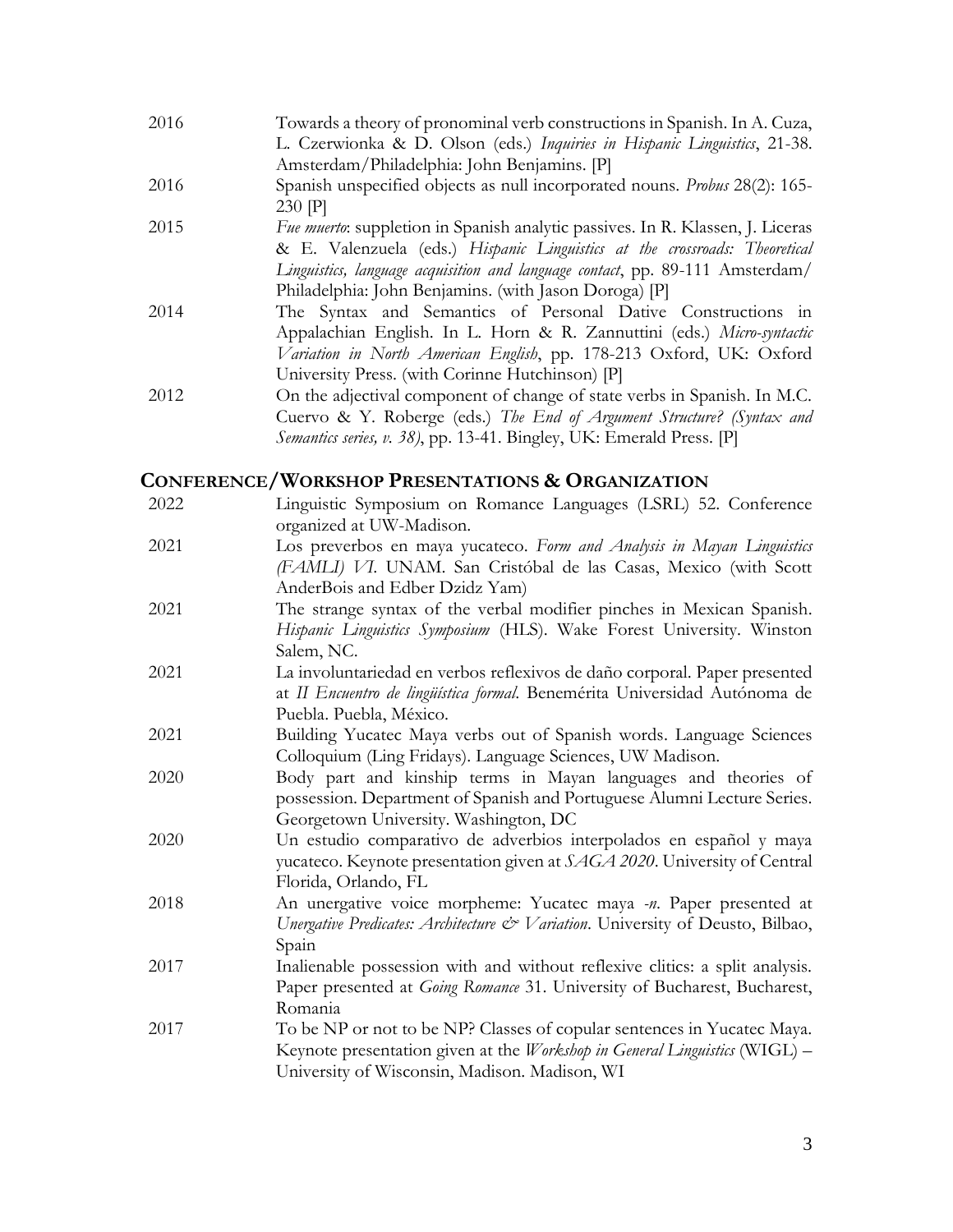| 2016 | Form and Analysis in Mayan Linguistics (FAMLi) 4. Conference organized<br>at Universidad de Oriente, Valladolid, Mexico (co-chairs: Scott AnderBois,                                                                                                                              |
|------|-----------------------------------------------------------------------------------------------------------------------------------------------------------------------------------------------------------------------------------------------------------------------------------|
| 2016 | Olivier Le Guen)<br>The unaccusative analysis of inalienable possession with and without<br>reflexive clitics. Paper presented at the Hispanic Linguistics Symposium (HLS)                                                                                                        |
|      | Georgetown University - Washington, DC                                                                                                                                                                                                                                            |
| 2016 | Workshop on Romance SE/SI. Workshop organized at the University of<br>Wisconsin. Madison, WI (co-chair: Jonathan MacDonald)                                                                                                                                                       |
| 2016 | The structure and interpretation of secondary resultative predication in<br>Spanish. Invited talk given at the University of Illinois Linguistics<br>Colloquium (Department of Linguistics). Champaign, IL                                                                        |
| 2015 | Pasivo y control en maya yucateco. Paper presented at the $7th$ Conferencia<br>Internacional de Idiomas Indígenas de Latinoamérica (CIILA VII), University of<br>Texas - Austin, TX (with Scott AnderBois)                                                                        |
| 2015 | Evaluating the syntactic status of aspectual se in directed motion verbs.<br>Paper presented at the Hispanic Linguistics Symposium (HLS) University of<br>Illinois-Urbana-Champaign - Champaign, IL                                                                               |
| 2015 | A manner of speaking about degrees: the degree term bien in Spanish. Paper<br>presented at the Ohio State University Conference on Hispanic and<br>Lusophone Linguistics (OSUCHiLL) - Columbus, OH (with Alberto<br>Pastor)                                                       |
| 2014 | Unbound aspect markers in Yucatec Maya: stative predicates or Infl? Paper<br>presented at Form and Analysis in Mayan Linguistics (FAMLI) III. El colegio<br>de México, Mexico City, Mexico                                                                                        |
| 2014 | Pronominal verb constructions and "the v[q] hypothesis." Paper presented<br>at the Hispanic Linguistics Symposium (HLS) Purdue University - West<br>Lafayette, IN                                                                                                                 |
| 2014 | Types of result modification in Spanish. Poster presented at the 24 <sup>th</sup> Coloquio<br>de gramática generativa (CGG 24) CSIC, Madrid, Spain                                                                                                                                |
| 2014 | On a transitivity-based split in Yucatec Maya control complements. Paper<br>presented at the 19 <sup>th</sup> Workshop on Structure and Constituency in the Languages of<br>the Americas (WSCLA) Memorial University - St. John's, Newfoundland,<br>Canada (with Scott AnderBois) |
| 2014 | Spanish unspecified objects as null incorporated nouns. Invited talk given<br>at the University of Iowa Romance Linguistics Colloquium (Department<br>of Spanish & Portuguese). Iowa City, IA                                                                                     |
| 2013 | On a transitivity-based split in Yucatec Maya control complements. Talk<br>given at the University of Wisconsin-Madison Linguistics Colloquium<br>(Department of Linguistics) (with Scott AnderBois)                                                                              |
| 2013 | Three types of result modification in Spanish. Paper presented at the<br>Hispanic Linguistics Symposium (HLS) University of Ottawa - Ottawa, Canada                                                                                                                               |
| 2013 | 'MATAR' and 'MORIR': A formal analysis of root allomorphy. Paper<br>presented at the Hispanic Linguistics Symposium (HLS) University of Ottawa<br>- Ottawa, Canada. (with Jason Doroga)                                                                                           |
| 2013 | Making Young People the Engine of a Yucatec Maya Language Program.<br>Paper presented at the International Congress of the Latin American Studies<br>Association (LASA) - Washington, DC                                                                                          |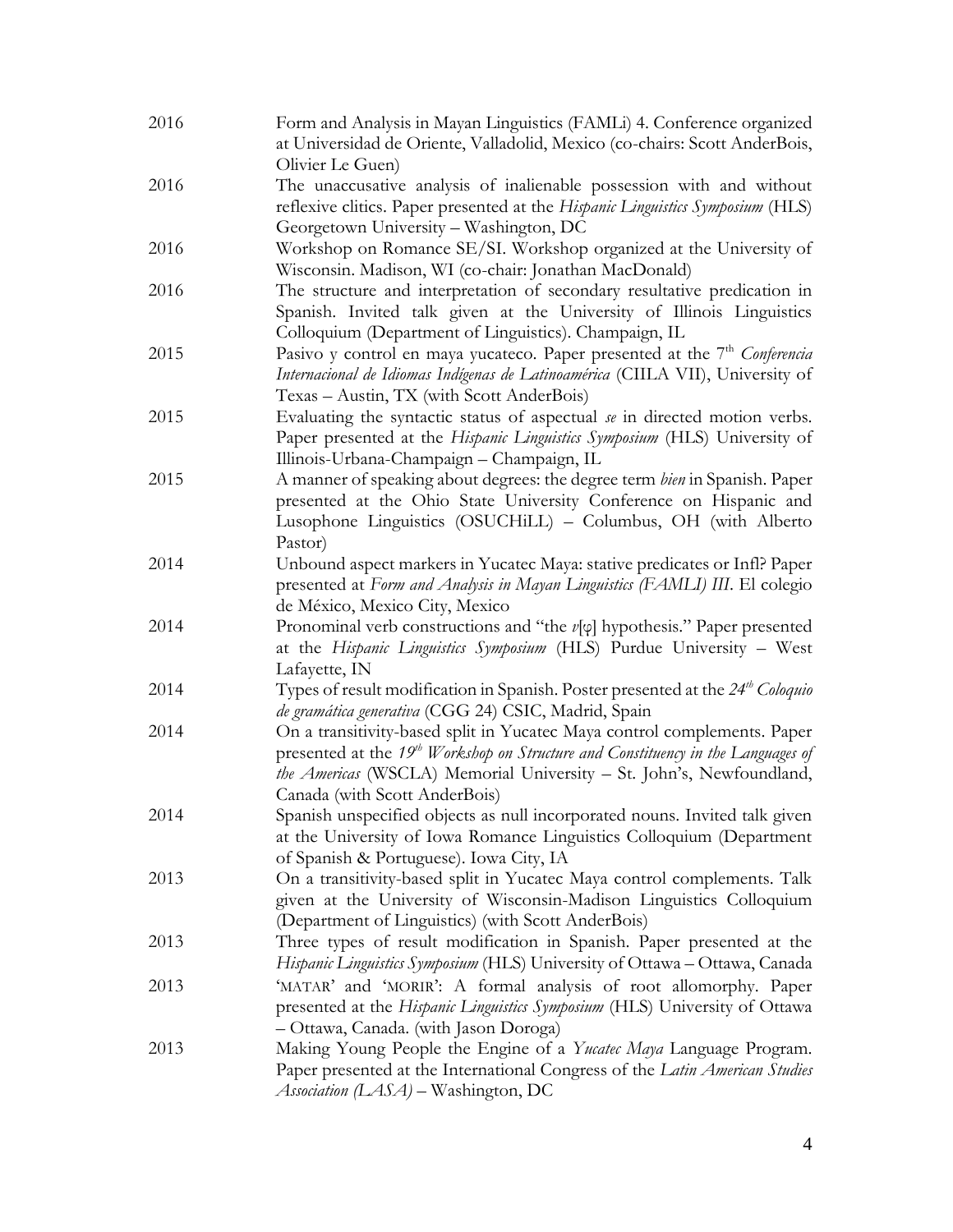| 2012 | La predicación nominal en el maya yucateco. Paper presented at the 1 <sup>st</sup><br>Congreso internacional de lingüistica yucateca (CILY) El colegio de México -                                                                               |
|------|--------------------------------------------------------------------------------------------------------------------------------------------------------------------------------------------------------------------------------------------------|
|      | Mexico City, Mexico                                                                                                                                                                                                                              |
| 2012 | 'Adjectival Passives with Agent Arguments.' Paper presented at Workshop<br>on Aspect and Argument Structure in Adjectives and Participles (WAASAP),                                                                                              |
|      | University of Greenwich - London, UK                                                                                                                                                                                                             |
| 2012 | INTERNALIZATION as a grammatically relevant notion in Spanish. Paper<br>presented at the 42 <sup>nd</sup> Linguistic Symposium on Romance Languages (LSRL 42),<br>Southern Utah University - Cedar City, UT                                      |
| 2012 | INTERNALIZATION as a grammatically relevant notion in Spanish. Paper<br>presented at the 22 <sup>nd</sup> Coloquio de gramática generativa (CGG 22), Universitat<br>Autonoma de Barcelona - Barcelona, Spain                                     |
| 2012 | 'Positionals: What Yucatec Maya tells us about Spanish.' Poster presented<br>at the $86th$ Annual Meeting of the Linguistics Society of America – Portland, OR                                                                                   |
| 2011 | Making a case for lexical decomposition in Spanish. University of<br>Wisconsin-Madison Linguistics Colloquium (Department of Linguistics)                                                                                                        |
| 2011 | From 'subject involvement' to telicity: a new account of some reflexive<br>ethical datives in Spanish. Paper presented at The 85 <sup>th</sup> Meeting of the Linguistics<br>Society of America - Pittsburgh, PA                                 |
| 2010 | Syntactic approaches to two recalcitrant lexical phenomena in Spanish.<br>Paper presented at The End of Argument Structure? Workshop, University of<br>Toronto - Toronto, Canada                                                                 |
| 2010 | Semantic & Pragmatic Contributions of a Non-adicity Reducing Reflexive<br>Clitic in Spanish. Paper presented the first Mid-Atlantic Colloquium on Studies<br>in Meaning (MACSIM I), University of Pennsylvania - Philadelphia, PA                |
| 2010 | Cognate Adjectival Constructions in Spanish: Roots, Conflation and<br>Multiple Copy Spell-Out. Paper presented at the 40 <sup>th</sup> Linguistic Symposium on<br>Romance Languages (LSRL 40), University of Washington - Seattle, WA            |
| 2009 | La realización argumental en los predicados nominales y adjetivales del<br>maya yucateco. Paper presented at the 4 <sup>th</sup> Conferencia Internacional de Idiomas<br>Indígenas de Latinoamérica (CIILA IV), University of Texas - Austin, TX |
| 2009 | The pragmatics of Spanish aspectual SE. Paper presented at the 13 <sup>th</sup><br>Hispanic Linguistics Symposium (HLS 13) - San Juan, Puerto Rico                                                                                               |
| 2009 | Spanish aspectual SE: a special kind of dative/resultative? Paper presented<br>at the 39 <sup>th</sup> Linguistic Symposium on Romance Languages (LSRL 39), University<br>of Arizona - Tucson, AZ                                                |
| 2009 | The personal dative: an applicative analysis. Paper presented at The $83^{rd}$<br>Meeting of the Linguistics Society of America – San Francisco, CA (with Corinne<br>Hutchinson)                                                                 |
| 2009 | SINA in Bolivian Quechua: epistemic modality and evidentiality. Poster<br>presented at The $83^{rd}$ Meeting of the Linguistics Society of America – San<br>Francisco, CA (with Heather Barnes)                                                  |
| 2008 | Is Spanish aspectual se a resultative? Paper presented at The $17^{th}$ Colloquium<br>on Hispanic and Luso-Brazilian Literature and Linguistics, University of Texas -<br>Austin, TX                                                             |
| 2006 | Prepositional Free Relative Clauses in Spanish. Paper presented at the 2 <sup>nd</sup><br>Graduate Portuguese and Hispanic Symposium (GRAPHSY II), Georgetown<br>University - Washington, DC                                                     |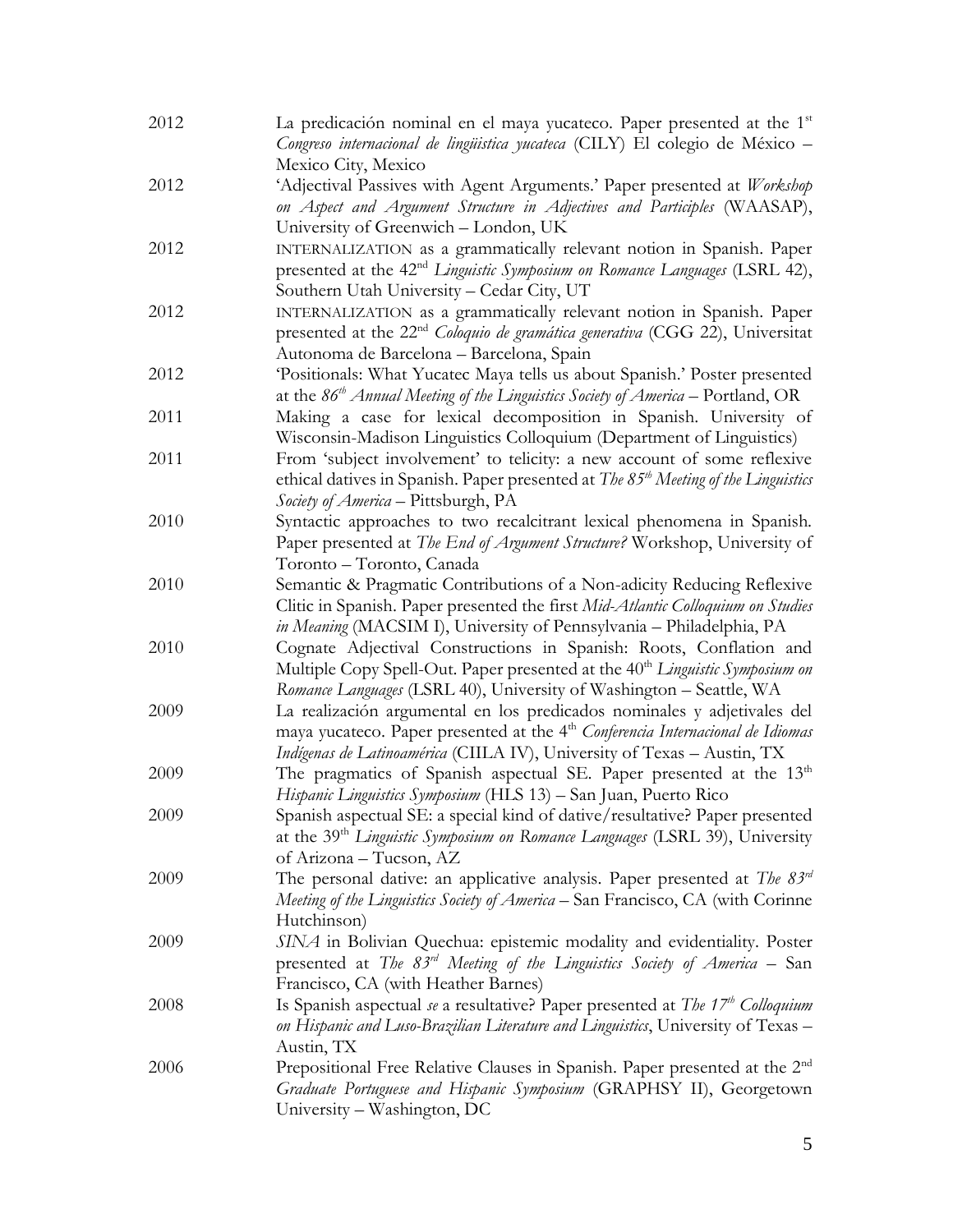#### **COURSES TAUGHT (UNIVERSITY OF WISCONSIN-MADISON)**

2011-2021 SPAN-225 – Introduction to the Linguistic Study of Spanish (undergraduate) SPAN-311 – Advanced Spanish grammar (undergraduate) SPAN-320 – Spanish Phonetics (undergraduate) SPAN-321 – The Structure of Spanish (undergraduate) SPAN-327 – Introduction to Spanish Linguistics (undergraduate) SPAN-446 – Advanced Topics in Spanish Linguistics (undergraduate) INTL ST-315 – Seminar in Spanish Language (undergraduate) SPAN-548 – Spanish morphosyntax (graduate) SPAN-630 – Morphosyntactic variation (graduate) SPAN-815 – Advanced Topics in Morphology and Syntax (graduate)

#### **CAMPUS LECTURES (UNIVERSITY OF WISCONSIN-MADISON)**

- 2019 Invited Lecture: The Jakalteko language of Guadalupe Victoria: documenting an endangered variety of Jakalteko-Popti' in Chiapas, Mexico – LACIS Lunchtime Lecture Series
- 2018 Invited lecture for the International Learning Community (ILC) dinner *How complex can the meaning of a word be? Verbs in Yucatec Maya*.
- 2017 Guest Participant in question and answer session about the film *Apocalypto* for SPAN-468 (Instructor: Glen Close)
- 2012 Guest Lecture: "Generative Linguistics, Universal Grammar and Translation." English course on translation theory (Instructor: Martín Gaspar)
- 2012 Commentator: Language Institute Lecture Series Language, Cognition and Sociality

Title: "What can conversation tell us about negative scope?: Grammar, Cognition, Fixedness and Interaction"

- Speaker: Dr. Sandra Thompson (UCSB)
- 2012 Invited Lecture: Packaging positional, orientational and configurational concepts into words and phrases: a comparison of Yucatec Maya and Spanish – LACIS Lunchtime Lecture Series
- 2011, 2014 Guest Lecture: "Sobre el maya yucateco" Spanish Residency House weekly meeting (Instructor: Rajiv Rao)

#### **OTHER COURSES & WORKSHOPS**

- 2014-2015 LATM-411 Yucatec Maya Summer Institute Level II (undergraduate/graduate). Valladolid, Mexico (with Fidencio Briceño Chel through the University of North Carolina-Chapel Hill/Duke Latin American Studies Consortium)
- 2013 Two-Day Teacher-Training Workshop for Speakers of Yucatec Maya. Valladolid, Mexico (with Fidencio Briceño Chel and Emily Tummons through the University of North Carolina-Chapel Hill/Duke Latin American Studies Consortium)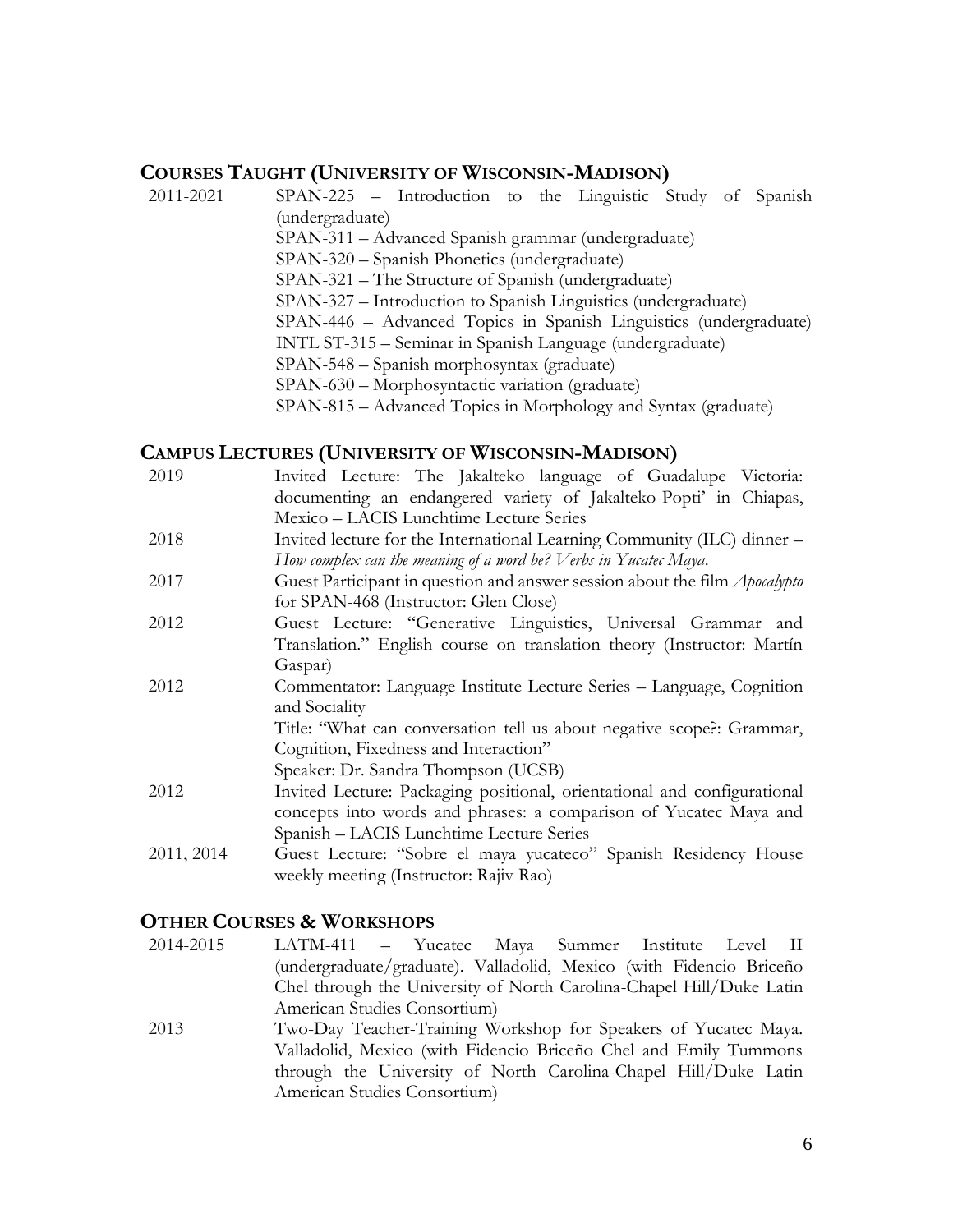2010 – 2013 LATM-411 – Yucatec Maya Summer Institute Level I (undergraduate/ graduate). Chapel Hill, NC & Valladolid, Mexico (with David Mora-Marín through the University of North Carolina-Chapel Hill/Duke Latin American Studies Consortium).

# **PHD ADVISEES**

Luis Fernando Vázquez, Dept. of Spanish & Portuguese Matthew Burner, Dept. of Spanish & Portuguese Erwin Lares, Dept. of Spanish & Portuguese Georgina (Pilar) Balbontín, Dept. of Spanish & Portuguese (Dissertation title: *El posesivo* su *en la estructura sintáctica de la secuencia art+pos+N del español medieval*, defended December 2014)

## **DISSERTATION AND THESIS COMMITTEE MEMBERSHIP**

| 2020 | Rodrigo Petatillo Chan (CIESAS Sureste – Chiapas, México)            |
|------|----------------------------------------------------------------------|
| 2019 | Xin Li (UW-Madison Language Sciences Program)                        |
| 2018 | Yoonho Jeon (UW-Madison Language Sciences Program)                   |
| 2017 | Kathleen Prantil (UW-Madison Dept. of French & Italian), Xiaoyi Sun, |
|      | (UW-Madison Dept. of Linguistics), Emily Kuder, David Korfhagen      |
|      | (both UW-Madison Dept. of Spanish and Portuguese)                    |
| 2016 | Zhe Chen, Mateja Schuck (both UW-Madison Dept. of Linguistics)       |
| 2015 | Jason Doroga, Jonah Conner (both UW-Madison Dept. of Spanish &       |
|      | Portuguese), Bryan Rosen, Merideth Johnson (both UW-Madison Dept.    |
|      | of Linguistics)                                                      |
| 2013 | Dun Deng (UW-Madison Dept. of Linguistics)                           |

#### **PRELIMINARY EXAMINATION COMMITTEE MEMBERSHIP**

| 2019 | Matthew Burner, Florencia Mazzei, Steve Jones, Brandon Goodale, Carlos |
|------|------------------------------------------------------------------------|
|      | Rojas (all UW-Madison Dept. of Spanish & Portuguese)                   |
| 2018 | Ana Hidalgo, Luis Fernando Vázquez, Andrea Sánchez Vicente (all UW-    |
|      | Madison Dept. of Spanish & Portuguese)                                 |
| 2017 | Paul Dion Grosse (UW-Madison Dept. of Spanish & Portuguese)            |
| 2015 | Erwin Lares (UW-Madison Dept. of Spanish & Portuguese)                 |
|      |                                                                        |

#### **UNDERGRADUATE ADVISING**

2017 Faculty advisor for JJ Wu, winner of the 2017 ILC (International Learning Community) Research Award. Project title: *Cuídame, porque te me voy* – variation in clitic sequences in Spanish.

## **DEPARTMENTAL & UNIVERSITY SERVICE**

2020 Post-tenure review committee member for Joe Salmons (Language Sciences) and Rajiv Rao (Spanish & Portuguese) 2019- Fall Competition committee member (Office of the Vice Chancellor for Research and Graduate Education, UW-Madison) 2018- Student Panels faculty member (Office of Student Conduct) 2017 Coordinator and host for Spanish Linguistics Lecture Series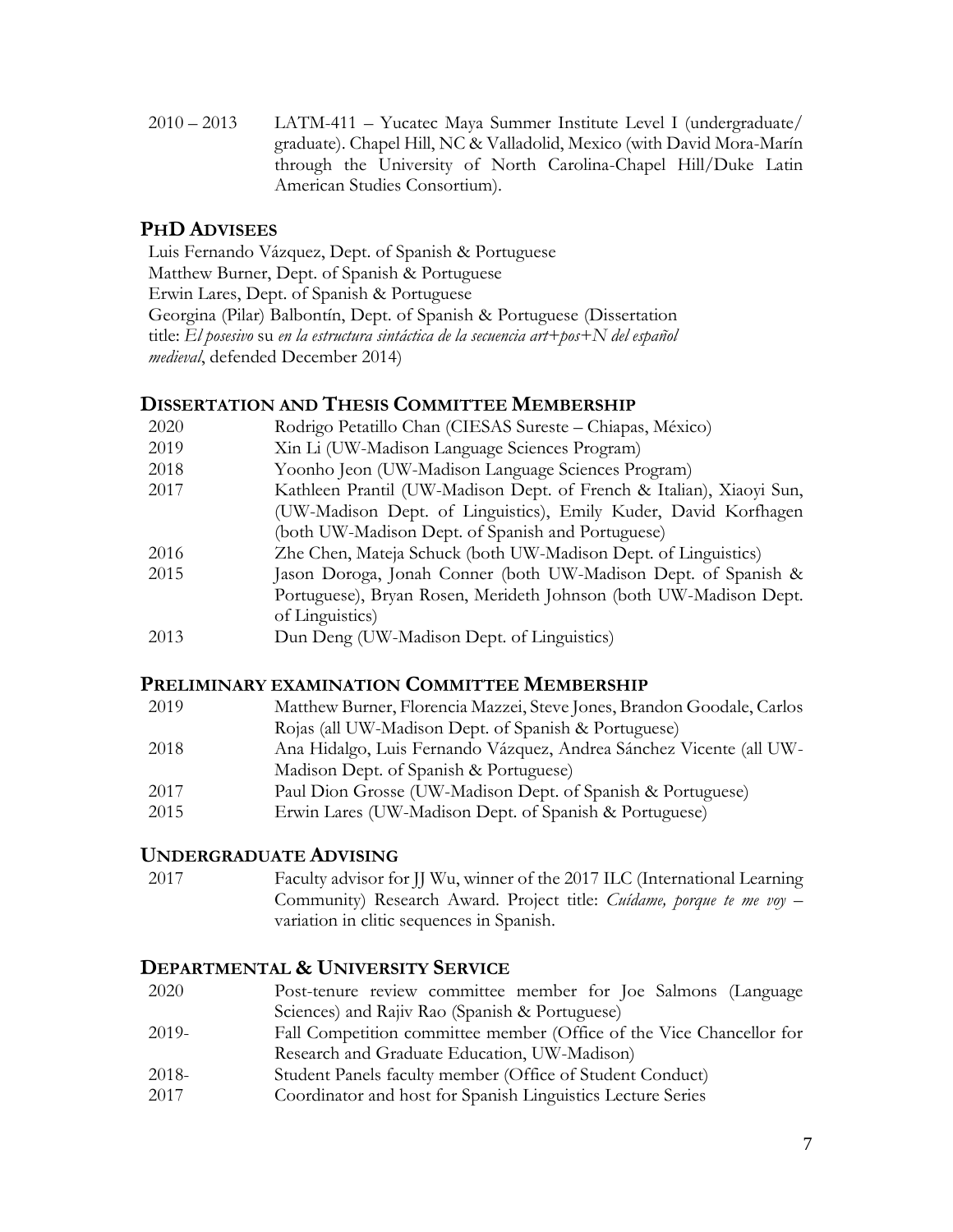|            | Speaker: Dr. Héctor Campos (Georgetown University)                     |
|------------|------------------------------------------------------------------------|
| 2017-2019  | Faculty Liaison, La residencia de estudiantes (International Learning  |
|            | Community, University Housing, UW-Madison).                            |
| 2017       | Panel member in workshop 'Your paper's lifecycle' organized by the UW- |
|            | Madison Graduate Students                                              |
| 2017, 2020 | Faculty Senator, Department of Spanish & Portuguese                    |
| 2016       | Coordinator and host for Spanish Linguistics Lecture Series            |
|            | Speaker: Dr. Mercedes Tubino (Western Michigan University)             |
| 2015       | Coordinator and host for Spanish Linguistics Lecture Series            |
|            | Speaker: Dr. Jonathan MacDonald (University of Illinois)               |
| 2014-2015  | Strategic Planning Committee (Department of Spanish & Portuguese)      |
| 2014-2017  | Language proficiency evaluator (Department of Spanish & Portuguese)    |
| 2013-2015  | Undergraduate Studies Committee                                        |
| 2013       | Coordinator and host for Spanish Linguistics Lecture Series            |
|            | Speaker: Dr. Francisco Ocampo (University of Minnesota)                |
| 2013       | Panel member in the Dissertation Workshop organized by the UW-         |
|            | Madison Graduate Students (Department of Spanish & Portuguese)         |
| 2012-2013, | Graduate Studies Committee                                             |
| $2015 -$   |                                                                        |

# **SERVICE TO THE PROFESSION – EXTERNAL REVIEWING**

| Tenure review (University of Western Michigan), The Linguistic Review                  |
|----------------------------------------------------------------------------------------|
| (manuscripts), Linguistic Symposium on Romance Languages 2021                          |
| (abstracts), Hispanic Linguistics Symposium 2020 (abstracts)                           |
| Glossa (manuscripts), John Benjamins Studies in Hispanic and Lusophone                 |
| Linguistics (SHLL) series (manuscripts), Linguistic Symposium on                       |
| Romance Languages 2019 (abstracts), Hispanic Linguistics Symposium                     |
| 2019 (abstracts)                                                                       |
| Glossa (manuscripts), Form and Analysis in Mayan Linguistics 5                         |
| (abstracts), <i>Quintú Quimün. Revista de Lingüística</i> (manuscripts), Studia        |
| Linguistica (manuscripts), Hispanic Linguistics Symposium 2018                         |
| (abstracts), Lingua (manuscripts), Studies in Amerindian Languages 4                   |
| (manuscripts), Dative structures in Romance and beyond (manuscripts)                   |
| New ways of analyzing variation (abstracts), Hispanic Linguistics                      |
| Symposium 2017 (abstracts), Morphosyntactic variation of adpositions                   |
| (abstracts), Cuadernos de Lingüística de El Colegio de México (manuscripts)            |
| At the interfaces: essays in honor of Javier Gutiérrez-Rexach                          |
| (manuscripts), Dative Structures and Beyond (abstracts), Selected                      |
| Proceedings of the 46 <sup>th</sup> Linguistic Symposium on Romance Language (LSRL 46) |
| (manuscripts), The Linguistic Review (manuscripts), Hispanic Linguistics               |
| Symposium 2016 (abstracts), Journal of Linguistics (manuscripts), Cuadernos            |
| de Lingüística de El Colegio de México (manuscripts)                                   |
| Redefining Lusophone and Hispanic Linguistics (manuscripts), Hispanic                  |
| Linguistics Symposium 2015 (abstracts), International Journal of American              |
| Linguistics (manuscripts), Inquiries in Hispanic Linguistics (manuscripts)             |
|                                                                                        |